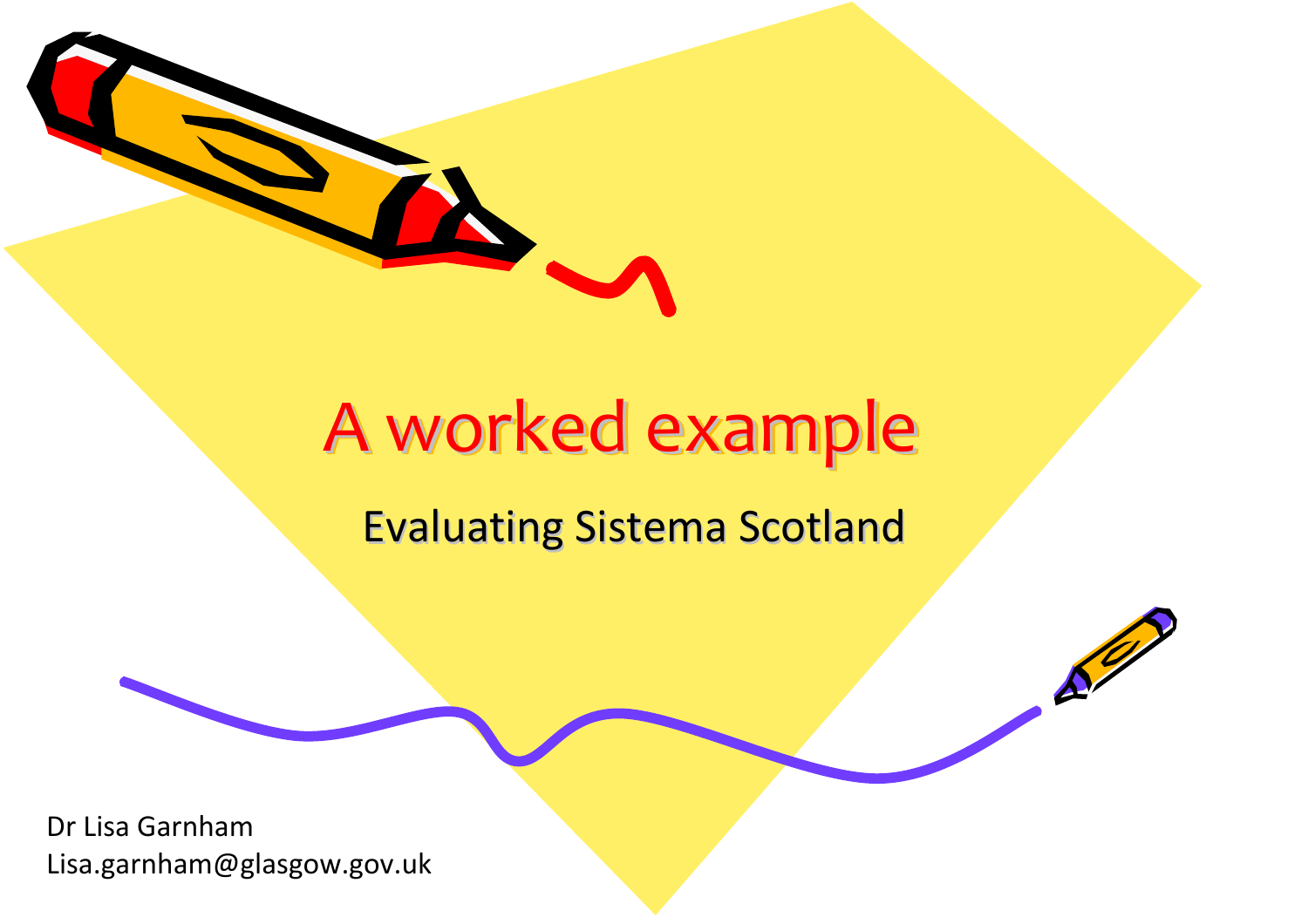### **Big Noise orchestral programmes**

- •Children aged 6 months to school‐leaving age
- •Open to all: no fee, audition or waiting list
- • Wide variety of elements: 'Baby Noise', in‐school music lessons, one‐ to‐one instrument lessons, band and orchestra rehearsals…
- • Raploch (2008, 500 children) Govanhill (2013, 800 children) Torry (2015)



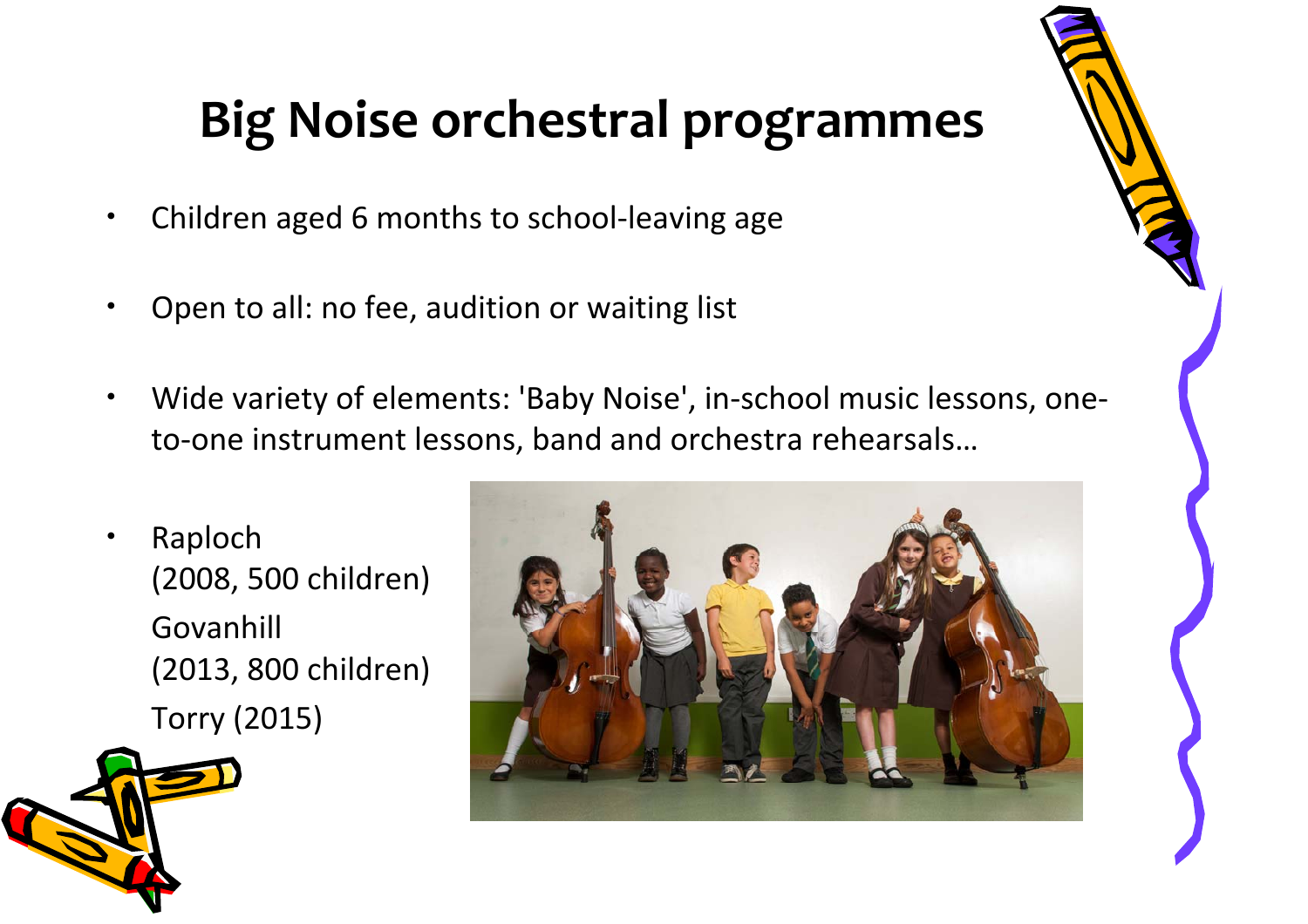### **Asset‐based approach**?

- • Providing structure, care, education, cognitive and social stimulation and opportunities to overcome challenges
- $\bullet$  Supporting young people to develop their confidence, resilience, and social, emotional and cognitive abilities
- • Potential for significant impacts on health over the life course.

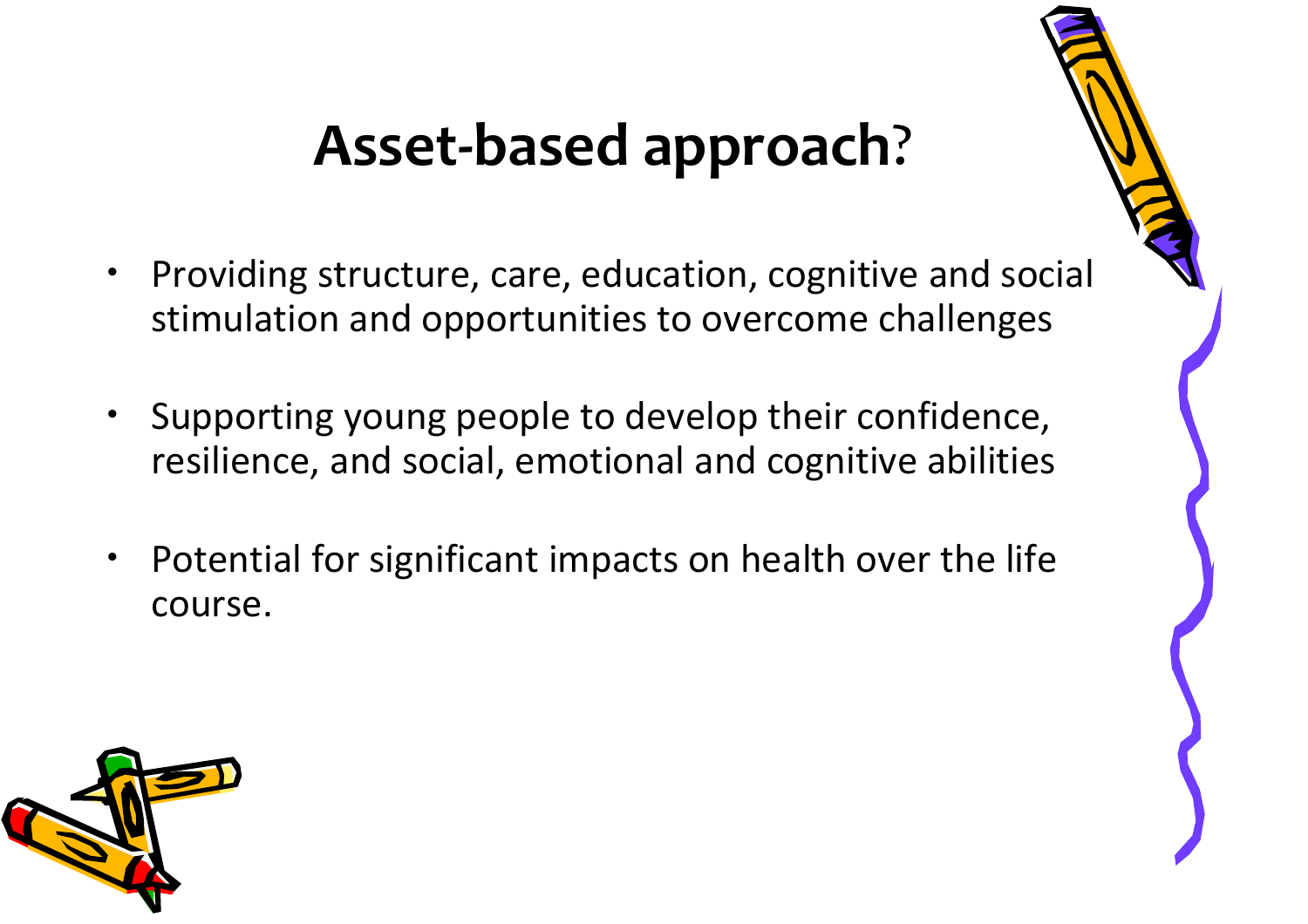# **Evaluation**

- $\bullet$  Strengths and areas for further development (GCPH and Audit Scotland)
- $\bullet$  Quality of teaching and delivery (Education Scotland)
- • Impacts ‐ existing and potential (GCPH and Audit Scotland)
- • Cost benefit analysis (Glasgow Caledonian University)



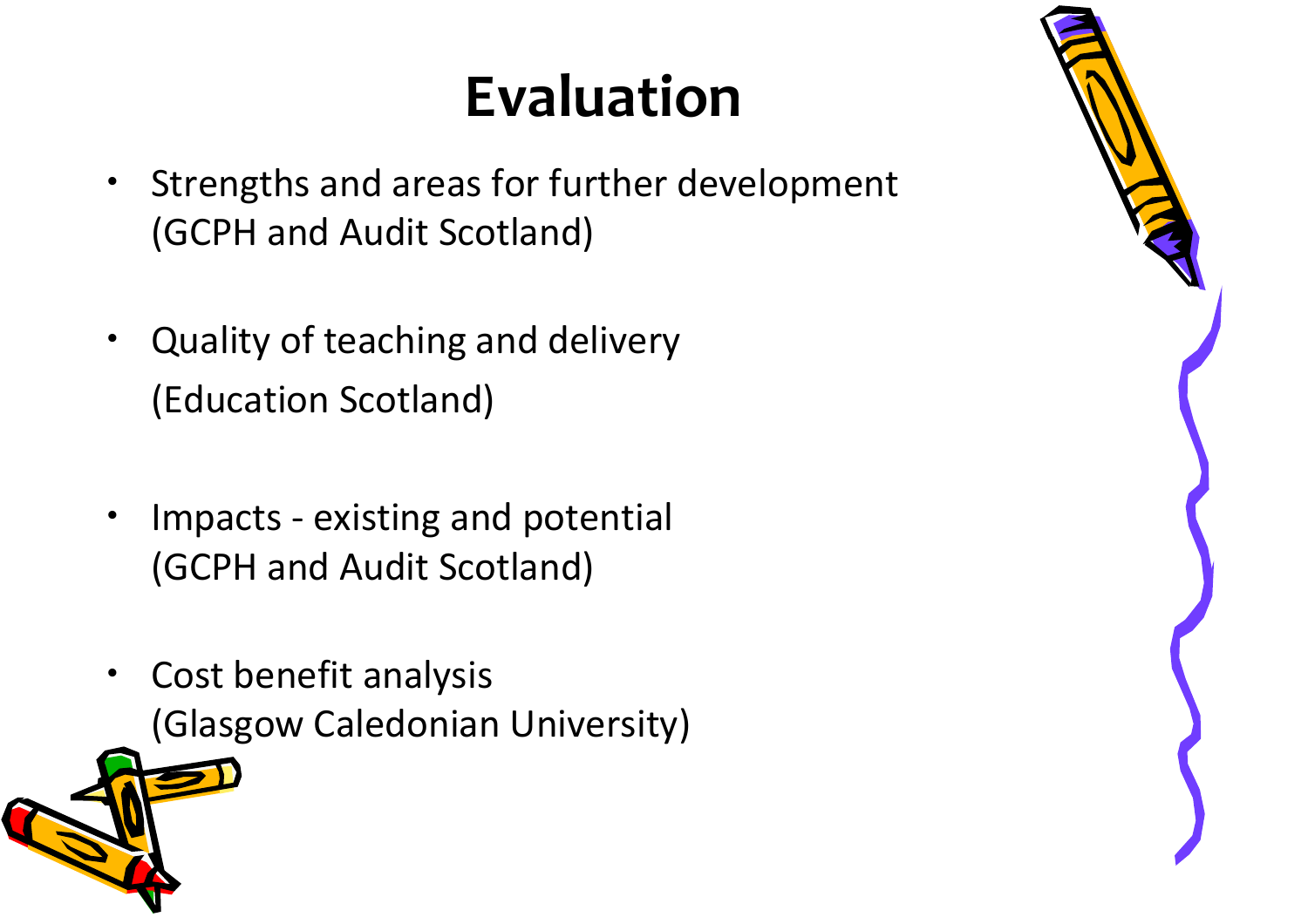# **Key issues: health economics**

- •Complexity and fluidity of the intervention
- • Strong integration with other services
	- Valuing 'in‐kind' contributions
	- Counterfactual(s)?
- • 'Soft' outcomes
	- Quantifying 'value'
	- Comparing 'value'
- • Cocktail funding
	- –Funder's interests
	- –Counterfactuals

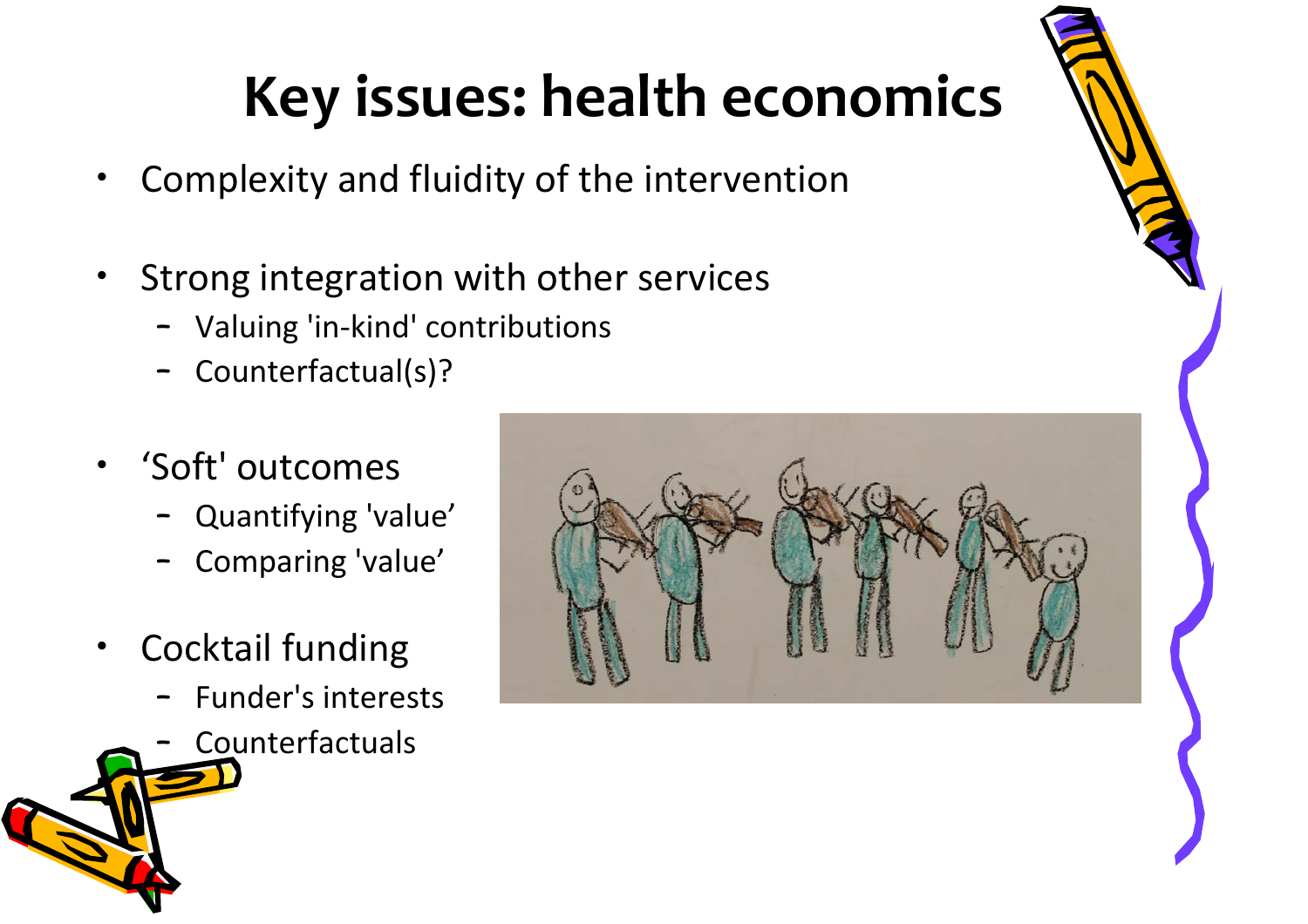# **Key issues: underlying evidence**

- •Appropriate methods
- •Variety and diversity of outcomes
- **•** Interrelation of outcomes and pathways
	- Unpicking 'cause and effect':

Long term nature of outcomes

Interrelation of Big Noise with other services

Complexity of pathways